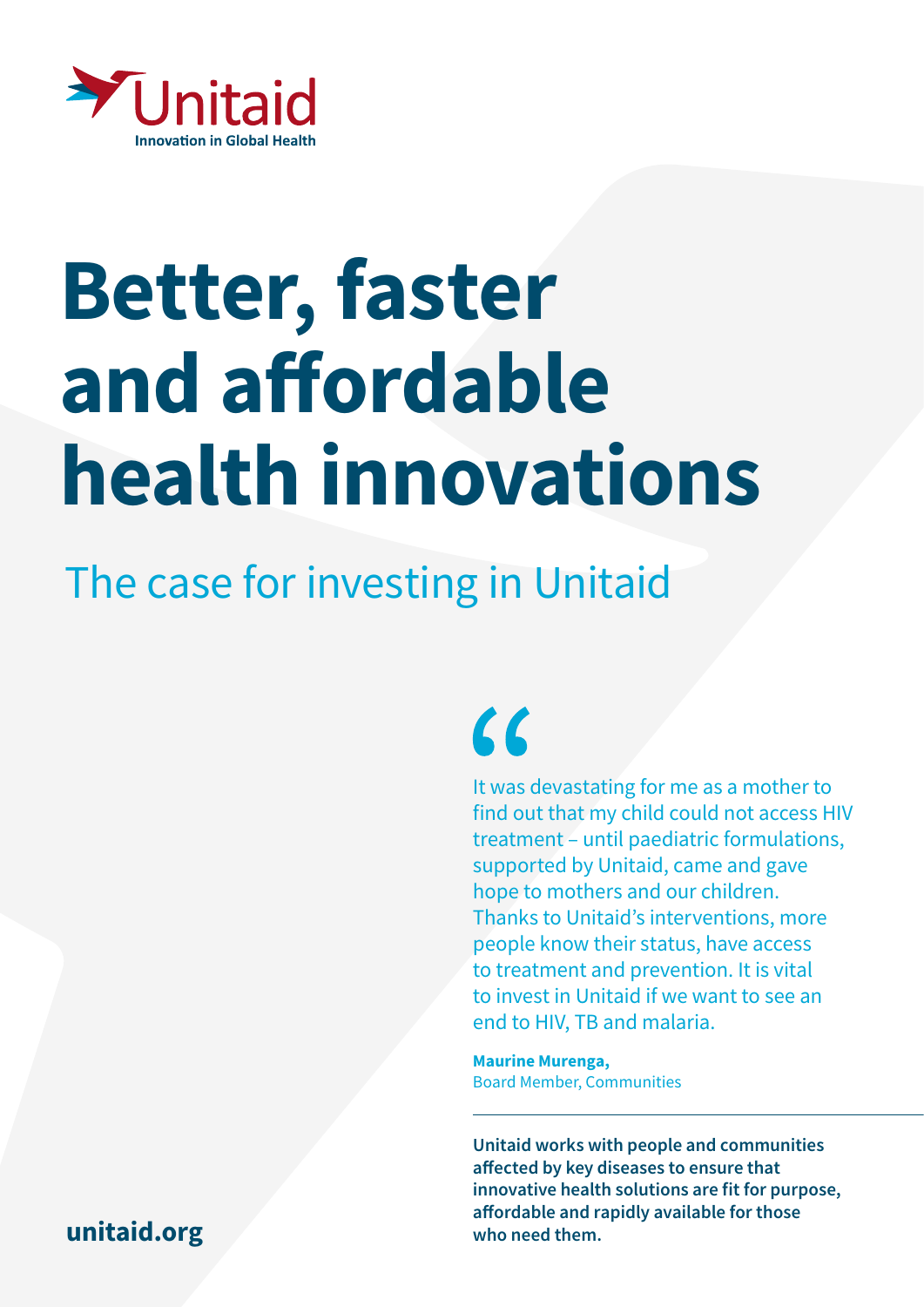2 Unitaid

Unitaid was founded $1$ 15 years ago by Brazil, Chile, France, Norway and the United Kingdom to battle growing inequities in health.

For over 15 years, Unitaid has identified game-changing health innovations and ensured better, faster and affordable access to them.

Unitaid's investments in health innovations speed up the overall HIV, TB and malaria response by more than three years.

Unitaid does this in response to some of the most pressing health challenges facing the world today – HIV, TB and malaria, but also hepatitis C, cervical cancer, fever management, and reproductive, maternal and child health. Unitaid is also a leader in the global fight against COVID-19 under the Access to COVID-19 Tools Accelerator (ACT-A)<sup>2</sup>.

Health innovations are essential to save lives and to achieve health-related Sustainable Development Goal 3. But they do not automatically become available everywhere they are needed, particularly in low resource settings – this is where Unitaid comes in. For over 15 years, Unitaid has identified gamechanging health innovations and ensured better, faster and affordable access to them. Thanks to Unitaid, affected people and communities in lowand middle-income countries today have access to the best ever HIV treatments; the first ever childfriendly TB and HIV medicines; effective malaria prevention tools; and powerful screen-and-treat solutions for cervical cancer – all at affordable prices.

With quicker access, Unitaid's investments in health innovations speed up the overall HIV, TB and malaria response by more than three years. Health products we have supported reach more than 100 million people every year and are projected to save between US\$5 and US\$6 billion dollars between now and 2030.

Under our new 2023-2027 strategy, Unitaid will deliver at least 30 more ground-breaking and lifesaving health innovations by 2030 and ensure that they are available to people and communities who need them. To do so, Unitaid needs US\$1.5 billion for 2023-2027. This represents less than 1% of the total investment needed in HIV, TB and malaria over the next five years, yet will turbocharge the impact of the remaining 99% invested.

<sup>1</sup> Today, Unitaid's donors are Brazil, Chile, France, Japan, Norway, the Republic of Korea, Spain, the United Kingdom and the Bill & Melinda Gates Foundation. As part of Unitaid's response to the COVID-19 pandemic and leadership of ACT-A, the organization received additional resources from Canada, Germany, Italy, Portugal and Wellcome.

<sup>2</sup> The Access to COVID-19 Tools Accelerator (ACT-A) is a groundbreaking global collaboration to accelerate the development, production, and equitable access to COVID-19 tests, treatments and vaccines. Unitaid is the co-lead of the ACT-A Therapeutics Pillar and of the Oxygen Emergency Task Force and supports the Diagnostics Pillar.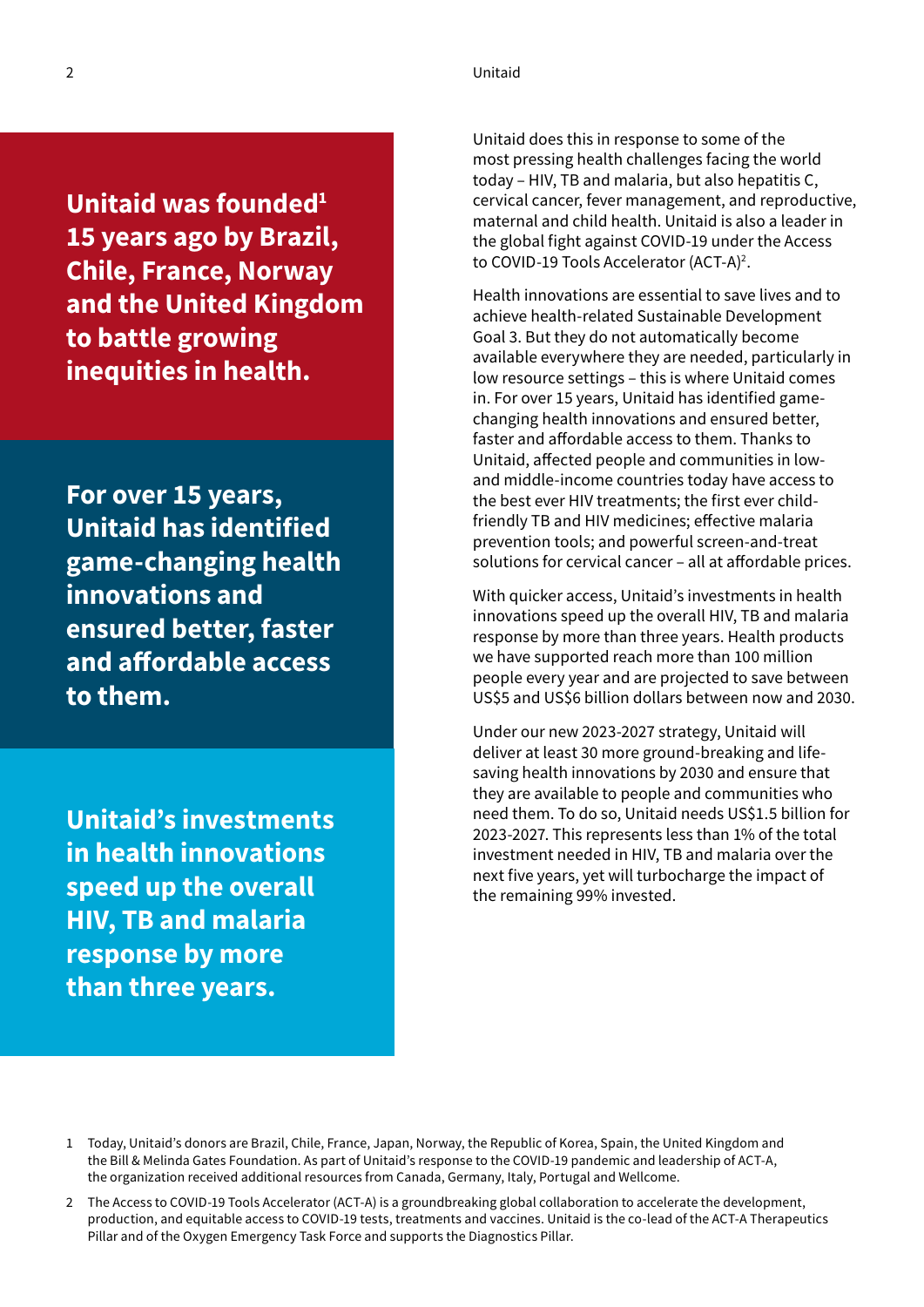# A world off-track...

Today, the world needs Unitaid more than ever. Even before the COVID-19 pandemic upended global health efforts, progress towards global health targets was slowing. Now, hard-fought gains against diseases such as HIV, TB and malaria have stalled and in some cases even regressed, with infections and deaths increasing. Unless a major push is made to reverse the slide, the world will not reach the goals of ending these pandemics by 2030, putting millions of lives at risk.

#### Annual deaths from HIV, TB and malaria\*



### Progress towards global health targets is reversing

\*Source: Estimates from the World Health Organization and UNAIDS.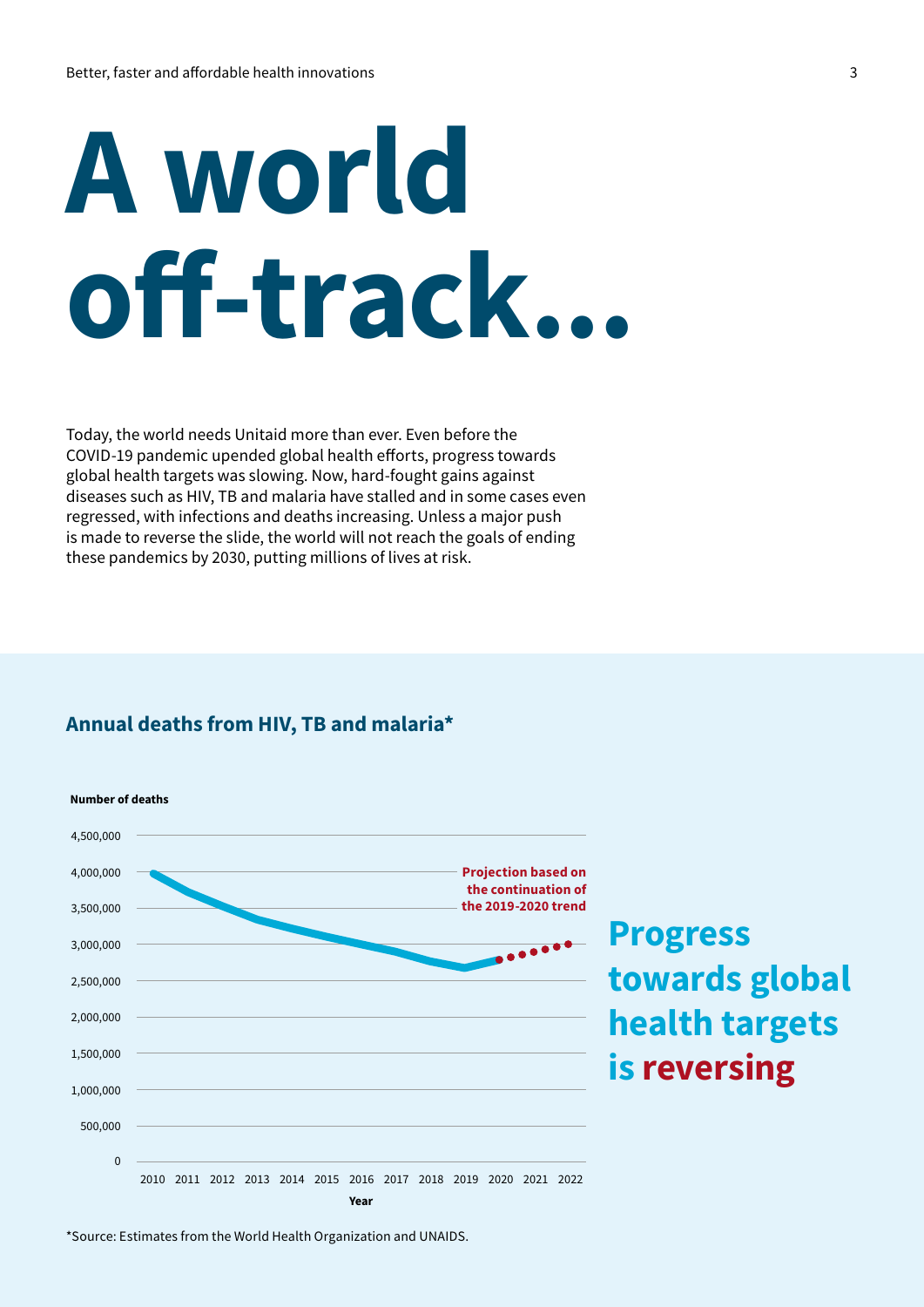Broad access to innovations is essential…

All global health challenges, old and new, have demonstrated the essential role and power of innovation in addressing these challenges. Unless innovation reaches everyone everywhere with better, easy-to-use and affordable tests and treatments, diseases will continue to spread unchecked.

### …but access to health innovations does not happen by itself.

Billions of dollars are spent each year developing critical new health products. Yet they do not automatically reach those who need them most, particularly in low- and middle-income countries. This is why Unitaid was created.

#### As we navigate one pandemic and prepare for the next...

Unitaid has stepped up to the global challenge of COVID-19 by co-leading the Access to COVID-19 Tools Accelerator (ACT-A) Therapeutics Pillar and the **Oxygen Emergency Taskforce and by supporting the** Diagnostics Pillar, to enable low- and middle-income countries to get access to – and make use of – new and life-saving medicines, oxygen and diagnostics for COVID-19.

The way we work – enabling properly tested, effective and easy-to-use health innovations to rapidly reach those who need them, usually at a fraction of their original price – is essential to addressing old and new pandemics, making Unitaid a central tool in the world's arsenal to tackle the next pandemic.



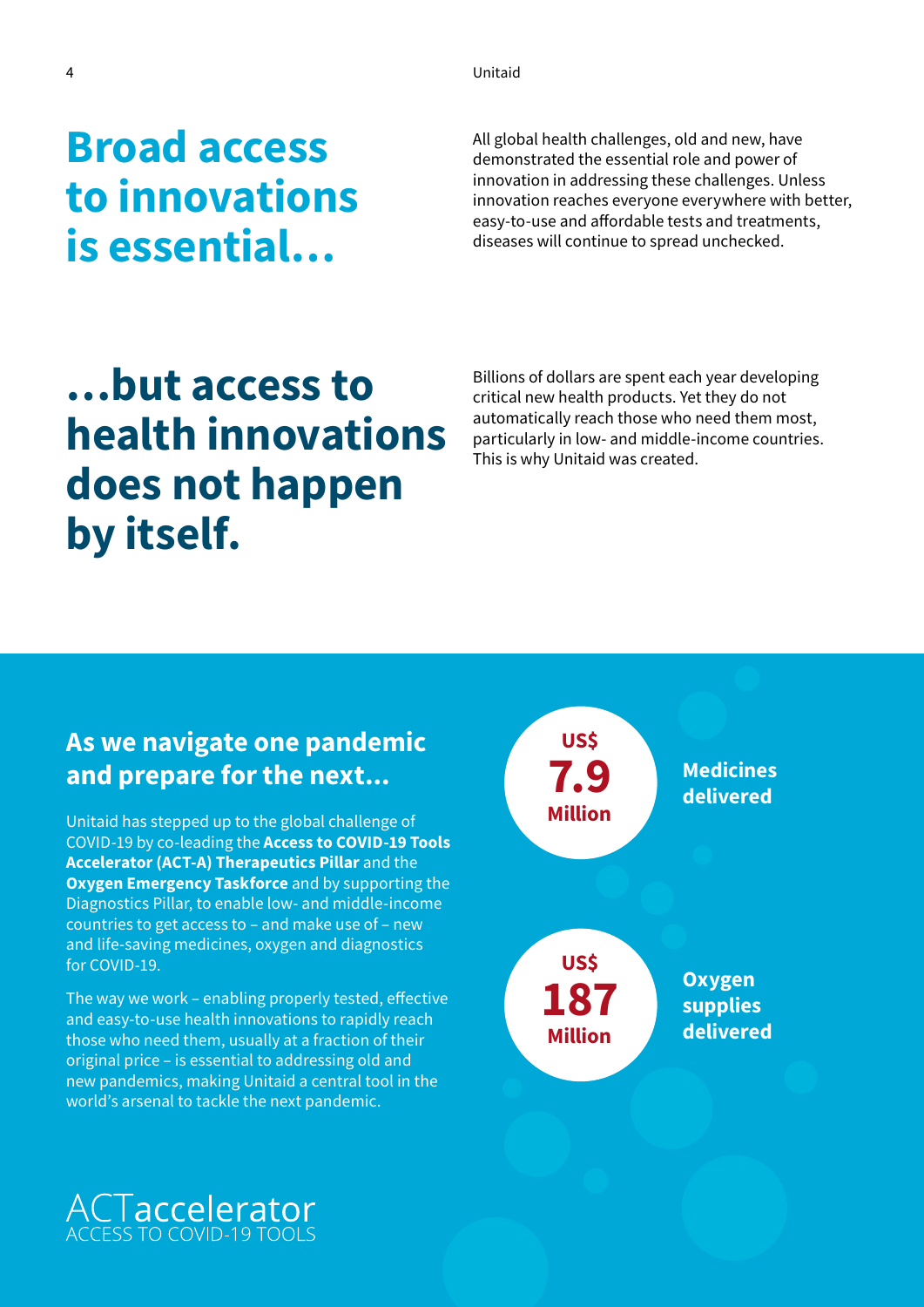## Unitaid works in partnership to ensure better, faster and affordable access to health innovations for all

Over the past 15 years, Unitaid has led the way and identified game-changing health innovations and ensured better, faster and affordable access to them for those who need them.

We do this in partnership with affected people and communities, global health agencies, developers, regulators and implementers and by addressing a number of critical access factors. This includes: working with the Medicines Patent Pool<sup>3</sup> on securing voluntary licenses for quality medicines to create generic markets that drive down prices and increase supply; generating relevant evidence and overcoming regulatory hurdles so products are ready to use and rapidly available; negotiating cost reductions; addressing supply and manufacturing bottlenecks so products are available in the right quantities; and determining how best to deliver products so they can reach as many people as possible as quickly as possible.

3 The Medicines Patent Pool (MPP) is a Unitaid-backed international organization which aims to lower the prices of life-saving medicines through voluntary licensing and patent pooling.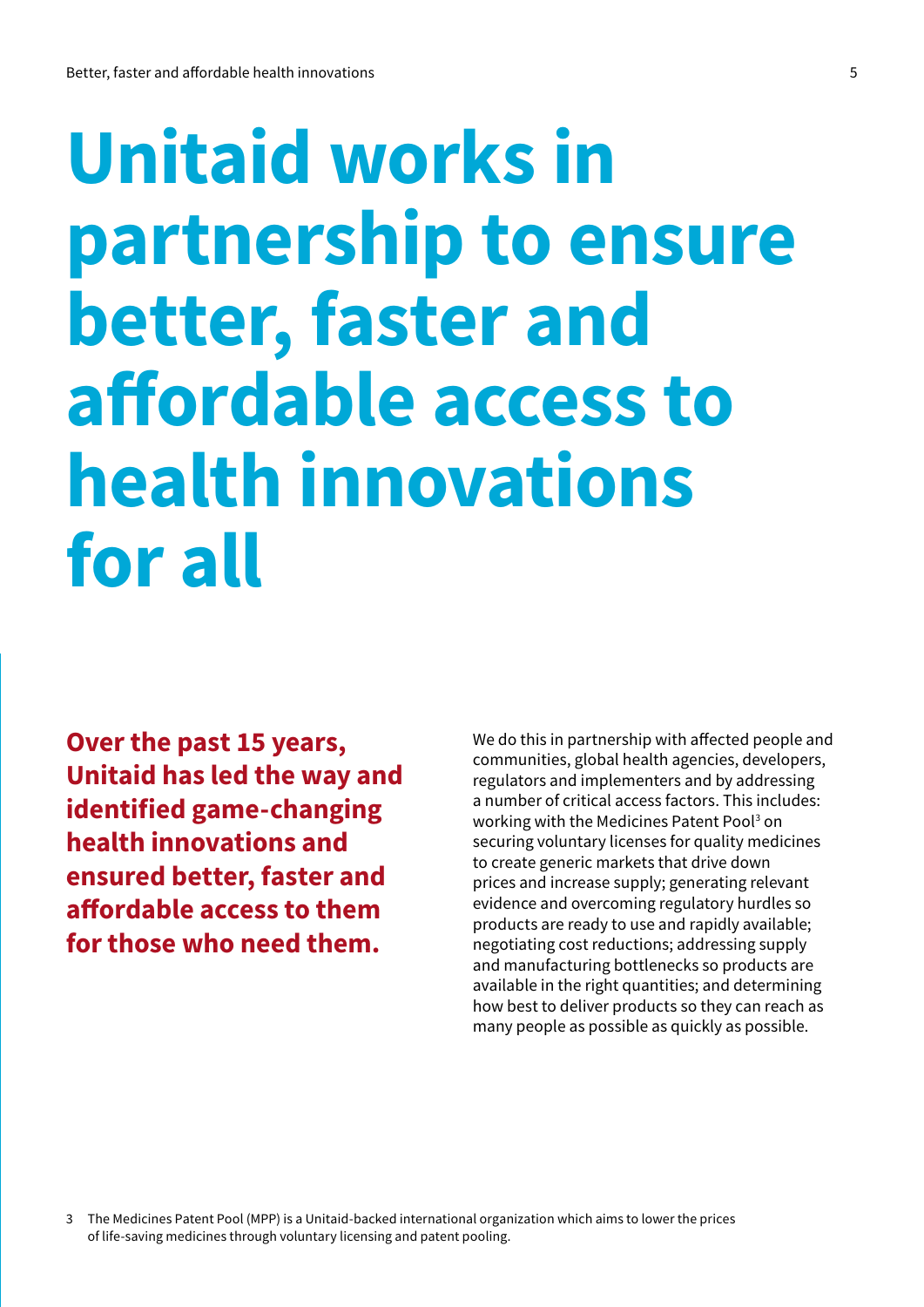### 5 Ways <sup>Unitaid has</sup> made a difference



#### Developing better products

Until recently, caregivers had to manually break bitter-tasting TB tablets meant for adults into small pieces for children. Thanks to Unitaid and our partners, the first child-friendly TB medicine is now available in 116 countries.



#### Simplifying care

Approximately one-fifth of people living with HIV do not know their status. Thanks to Unitaid and our partners, self-testing for HIV has recently become widely available, offering a means to test at home and in privacy, and helping millions of people receive a diagnosis and access care.



#### Reaching those most at risk

Children under five account for over 75% of malaria deaths globally. Thanks to Unitaid, and our partners, children now have access to effective and cost-effective malaria prevention tools, which are helping to prevent more than 100,000 deaths per year.



#### Advancing women's health

300,000 women die of cervical cancer each year. Unitaid is leading the way in a global effort to eliminate the disease by creating access to a one-stop-shop solution offering affordable and quality screening and treatment services.



#### Bringing products faster and more affordably

Thanks to Unitaid, the best available HIV treatments were introduced in low- and middle-income countries only three years after their introduction in high-income countries, a process that can otherwise drag on for up to a decade. The treatments are available at prices as low as US\$60 per person per year – at least 200 times less than in many high-income countries.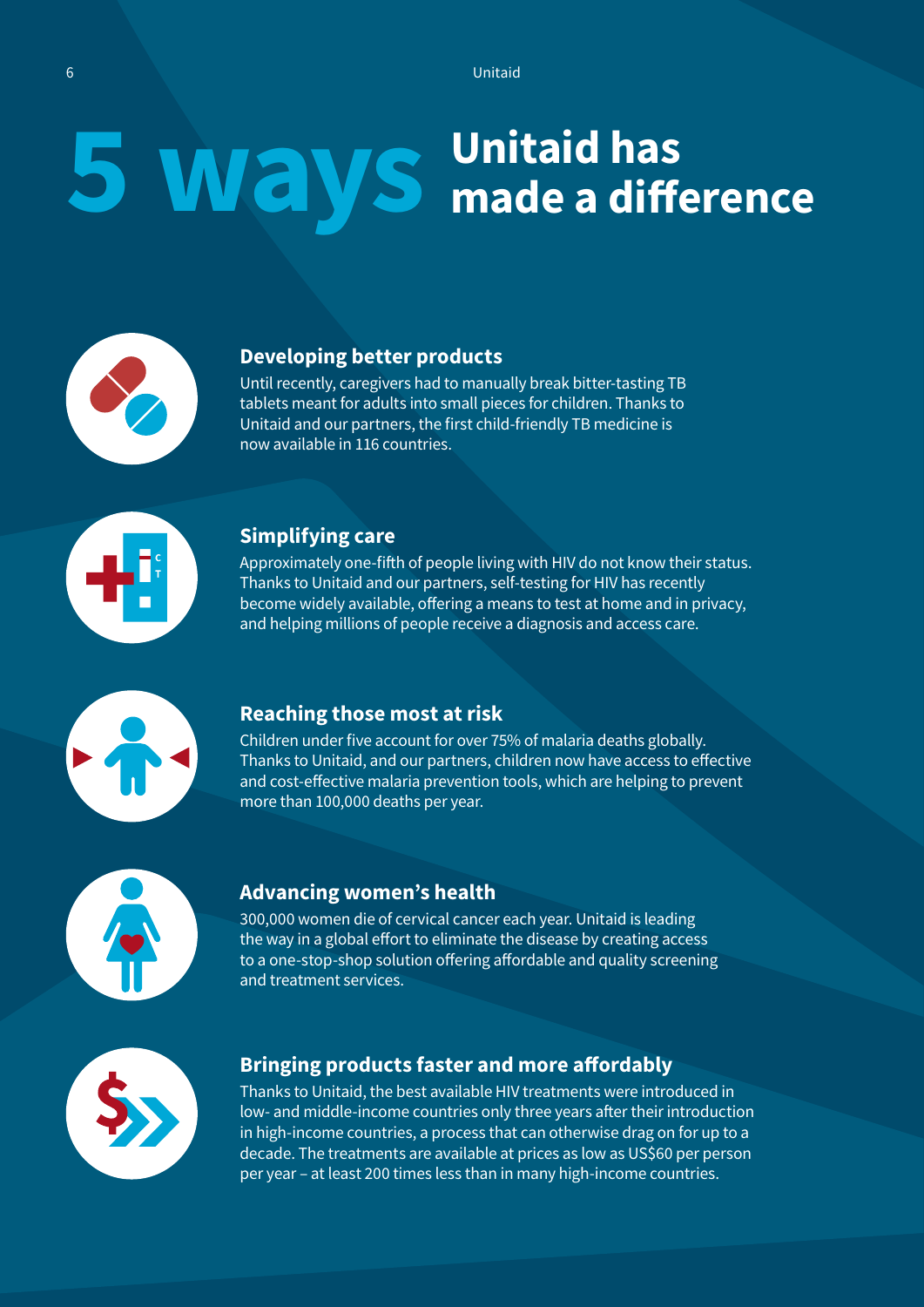## An ambitious new strategy

This year, Unitaid will launch our strategy for 2023-2027. Under the new strategy, Unitaid will continue to ensure key health innovations become available to people and communities who need them.

Unitaid will also increase efforts to create lasting conditions for equitable, sustainable access to health innovations, and foster inclusive partnerships for innovation, where communities and countries that need these solutions are part of developing them. The strategy is designed so that Unitaid can help reverse the setbacks of the past two years and achieve the goals the world has set for health under Sustainable Development Goal 3.

#### A reinforced partnership to speed up the HIV, TB and malaria response:

To better meet the needs of people and communities and to improve disease outcomes, Unitaid and the Global Fund, building on ongoing collaborations between both organisations and other partners, are reinforcing their longstanding partnership to further speed up the introduction and scale-up of life-saving new health innovations.

The strategy enables Unitaid to help reverse the setbacks of the past two years and achieve the healthrelated Sustainable Development Goals.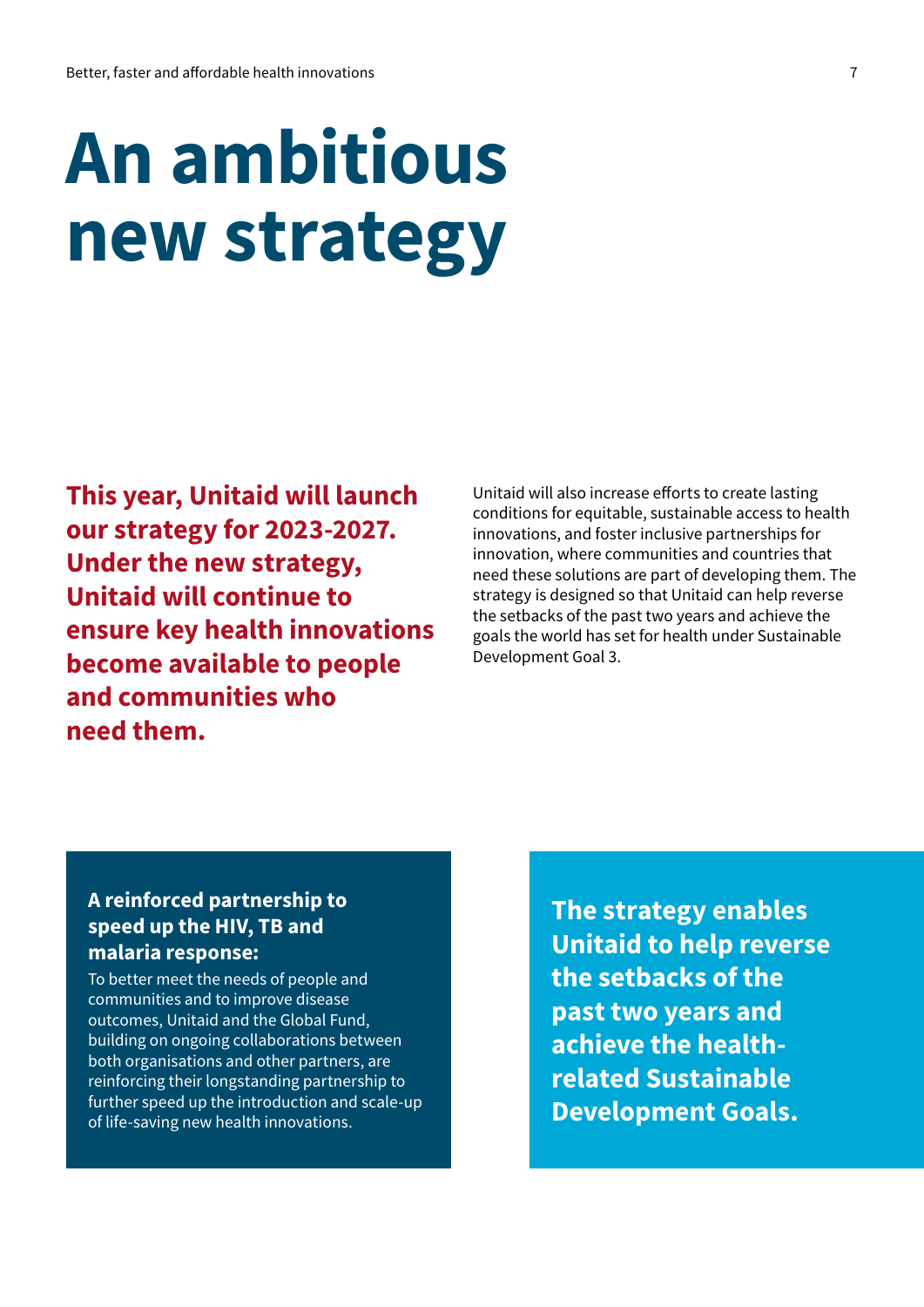## US\$1.5 billion for an equitable health response

With an investment of US\$1.5 billion over five years, Unitaid will deliver dozens of advances – including at least 30 game-changing and life-saving health innovations by 2030 – allowing people everywhere to enjoy the benefits of highest quality health products.

The 30 innovations encompass front-runner prevention technologies for HIV and co-infections, including innovative delivery mechanisms such as long-acting injectables and implants. They cover a number of new HIV, TB and malaria formulations for children, and simpler, more effective TB prevention and treatments for adults. There is also a significant focus on prevention, testing and screening tools, to prevent or ensure early treatment of hepatitis C, cervical cancer, deadly conditions during pregnancy and birth, as well as for HIV, TB and malaria.

## $\epsilon$

Thanks to Unitaid, more people across Africa have access to the best HIV treatments at a fraction of the original price. Young children have been cured of TB with high-quality formulations that are easy to administer. Millions of young people are better protected against malaria through largescale seasonal delivery of medicines, an approach that has dramatically reduced child mortality without raising costs.

António Guterres, UN Secretary General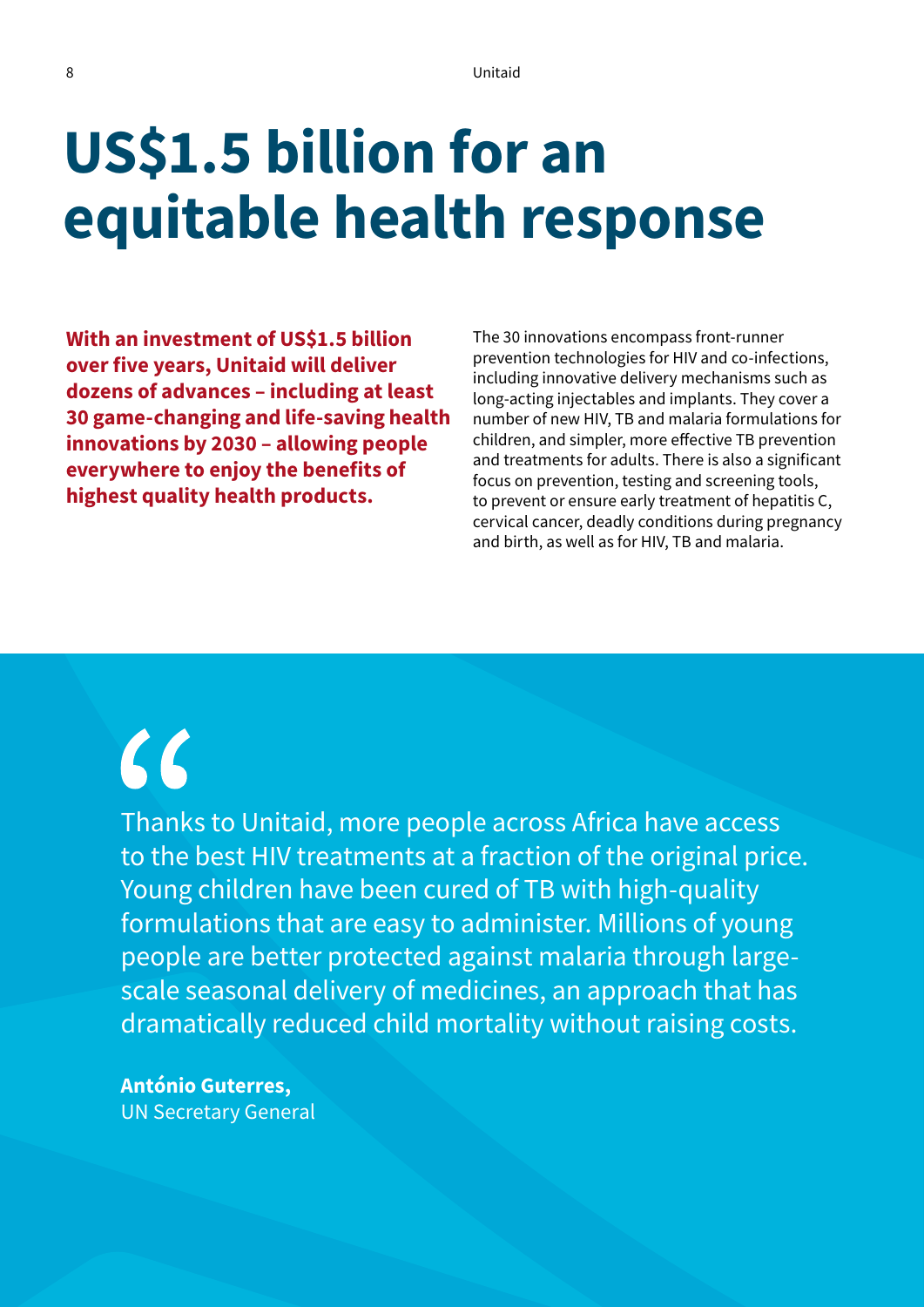## Unitaid will deliver dozens of health advances by the end of the decade.

#### Revolutionising care

An adult living with HIV can expect to take more than 12,000 pills over their lifetime. When medicines are taken incorrectly, their effectiveness is compromised, leading to illness, disease transmission, drug resistance and even death. Unitaid's investments in long-acting formulations aim to deliver health tools in formats such as patches or injections that can last weeks or months, thereby freeing people from daily regimens of pills, reducing fear of stigma or discrimination and improving adherence, all while revolutionising the prevention and treatment of some of the world's most deadly diseases.

30 innovations by 2030

#### Better health for women and girls

One third of Unitaid's work supports projects that impact the health of women and girls. Looking to the future, Unitaid aims to continue to deliver critical health interventions that improve the lives of women and girls. These include investments to prevent and treat post-partum haemorrhage and preeclampsia/eclampsia, leading causes of maternal mortality, that can save tens of thousands of lives each year.

#### Preventing malaria and resistance

Existing prevention tools are failing to reduce malaria fast enough to reach global targets by 2030 and to stop growing resistance against the most commonly used prevention tools. Unitaid is investing in a host of new vector control tools that are estimated to deliver a reduction in malaria by more than a quarter by 2030 and help mitigate resistance.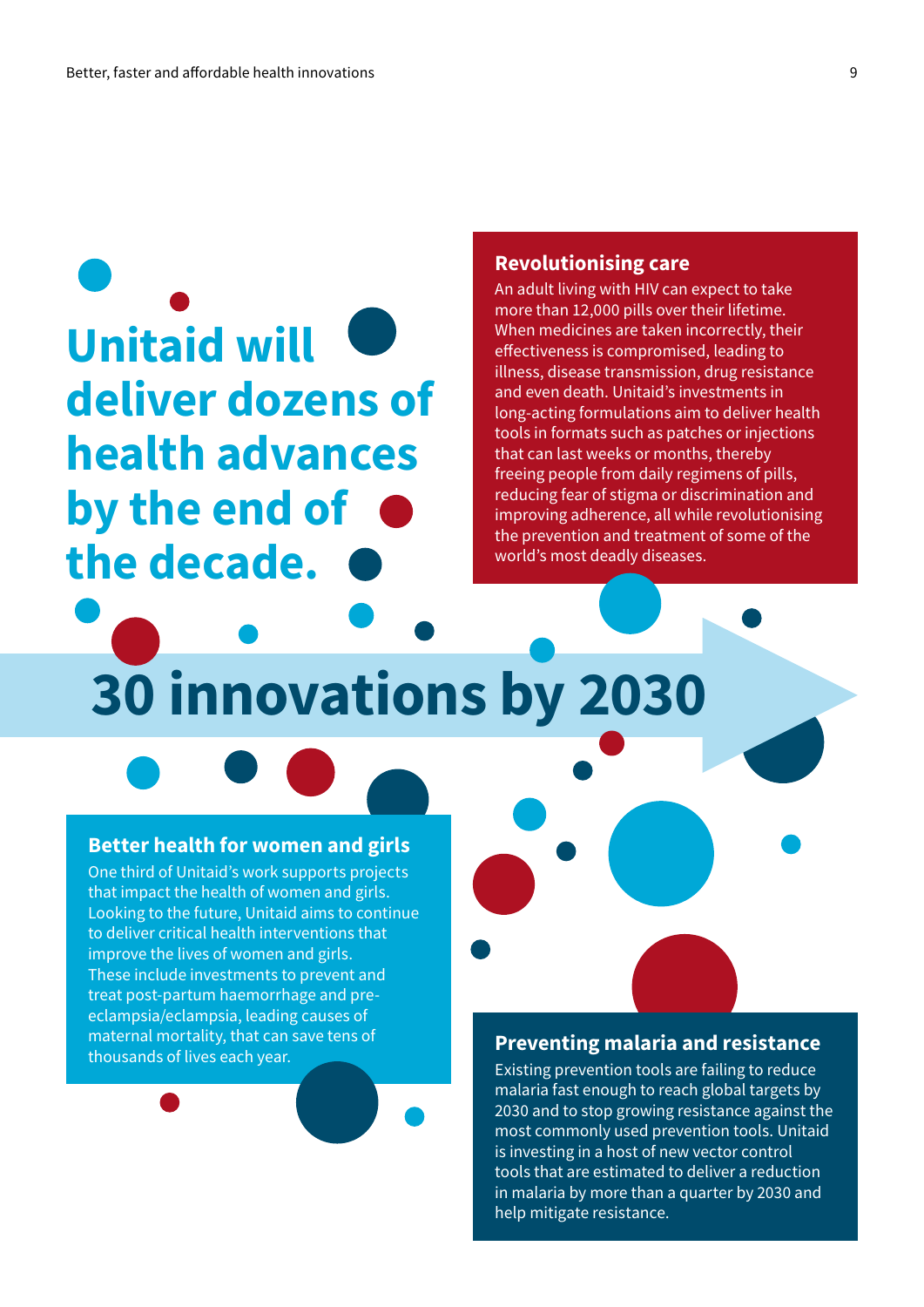### Our health innovations will reach hundreds of millions of people over the next five years

People who will never be infected with HIV because of prevention approaches we advance, children and communities that are protected by better malariacontrol tools, people who will not just survive drugresistant TB, but thrive, and women who will not die from preventable complications during childbirth

**OUR** impact or from cervical cancer.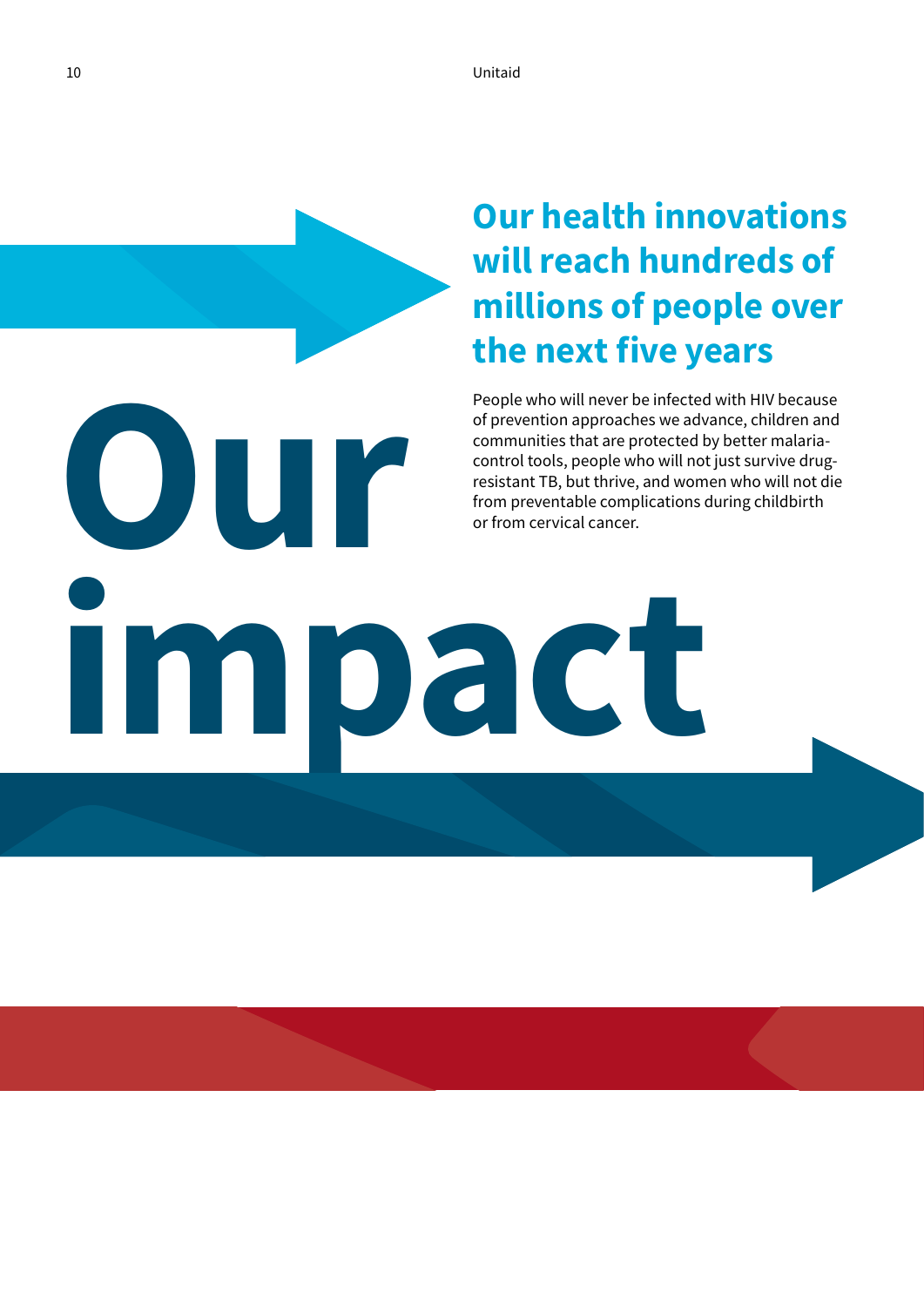$\zeta$ Unitaid is a triple win for global health – saving lives, time and money – building a more effective and efficient response.

Marisol Touraine, Chair of the Executive Board, Unitaid

### Our investments speed up the overall HIV, TB and malaria response by more than three years

We estimate that without innovations, achieving the same reduction of deaths from HIV, TB and malaria would take at least 3 more years.4

### Our work saves billions of dollars

Unitaid-supported health products are projected to save between US\$5 and US\$6 billion dollars between now and 2030, which can be reinvested into other health services.